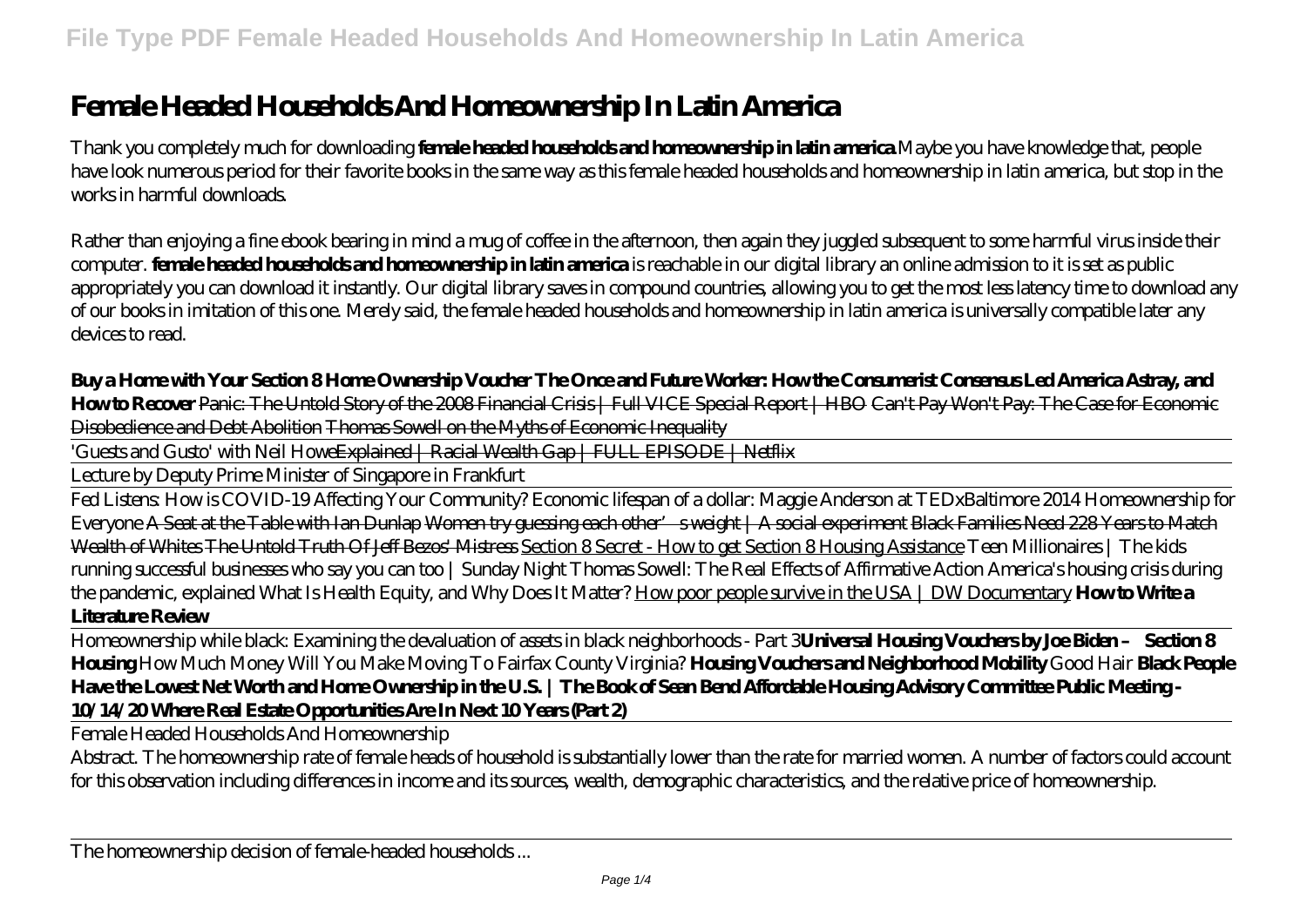Using individual level data for Chile, Honduras and Nicaragua, the paper shows that although on average women have lower probability of being homeowners, women who head households (single, separated or divorced) have a greater probability of attaining homeownership. Thus household level analysis should control for the endogeneity of household headship in order to properly address the gender effect on housing tenure.

Female-Headed Households and Homeownership in Latin ...

The gender of the household head has often been treated as an exogenous determinant of homeownership. This paper argues that several determinants of homeownership also affect household headship and that failing to explicitly account for this endogeneity leads to inconsistent results. Using individual level data for Chile, Honduras and Nicaragua, the paper shows that although on average women ...

Female-Headed Households and Homeownership in Latin America Female Headed Households and Homeownership in Latin America Nestor Gandelman Universidad ORT Uruguay \* Abstract The gender of the household head has often been treated as an exogenous determinant of housing tenure. We argue that several determinants of homeownership also affect household headship and that failing to explicitly account for this ...

Female Headed Households and Homeownership in Latin America women have lower probability of being homeowners, women who head households (single, separated or divorced) have a greater probability of attaining homeownership. Thus household level analysis should control for the endogeneity of household headship in order to properly address the gender effect on housing tenure.

Female-Headed Households and Homeownership in Latin America While on average women have lower homeownership rates compared to men, a woman household head has a higher probability of owning a home (Gandelman 2009). Typically when women are household heads ...

Female-Headed Households and Homeownership in Latin ...

the gender of the household head has often been treated as an exogenous determinant of homeownership. this paper argues that several determinants of homeownership also affect household headship ...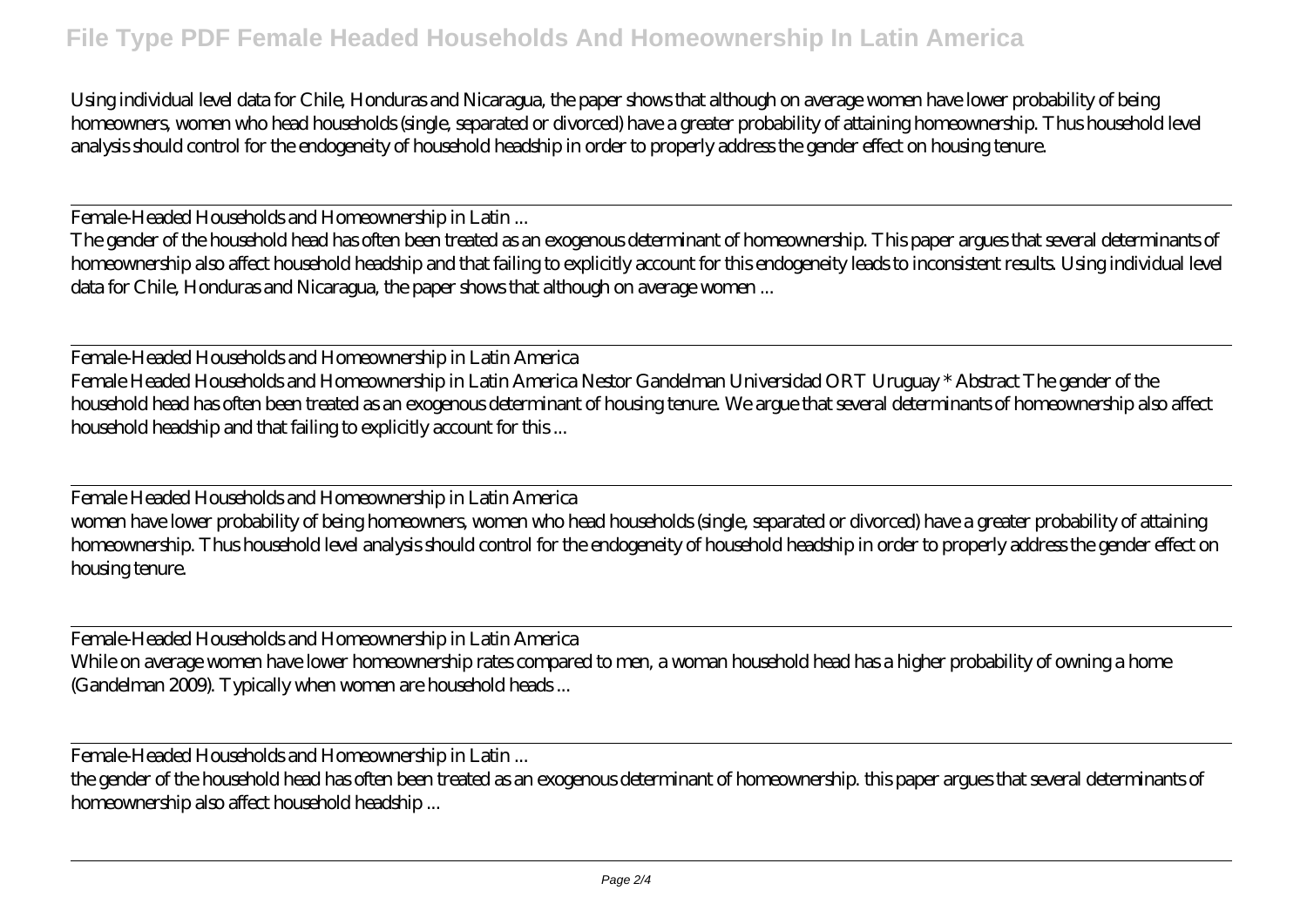female-headed households and homeownership in latin ...

1. Some Female Head of Households Out-Earn Their Partners, but Not All When it comes to female breadwinners, it's not always the case that they earn more than their partners. While 37 percent of...

40 Percent Of Households Are Now Headed By Women In most countries, women are not usually considered as heads of households unless no adult male is living permanently in the household. The assumption that the head of a household is always an adult man, even if a woman's economic contribution to the household's maintenance is the same or greater than that of a man, is a form of gender bias. In developing countries, there is a general trend of more and more women being the primary source of economic support for their families.

female-headed households | European Institute for Gender ...

With regard to the gender of the household's head, it is assumed that male-headed households are more resilient when compared with female-headed households; female-headed households are less likely to have labor and disposable income (they have specific characteristics and face competing demand on the time of the household head), which may adversely affect their resilience capacity and are thus expected to have a lower level of resilience.

Female Headed Household - an overview | ScienceDirect Topics Of all family households in 2017, female householders with no husband present represented 12.7 percent of all occupied housing units, while married couples made up 48.4 percent and male householders with no wife present comprised 4.8 percent. A majority of single female householders are between the ages of 35 and 64.

2019 Statistics on Women and Women's Homeownership - NAWRB Female-Headed Households and Homeownership in Latin America. IDB Working Paper No. 232. 28 Pages Posted: 20 Apr 2011. See all articles by Nestor Gandelman Nestor Gandelman. Universidad ORT Uruguay. Date Written: January 2008. Abstract. The gender of the household head has often been treated as an exogenous determinant of homeownership. This ...

Female-Headed Households and Homeownership in Latin ...

Most countries in the developing world and the Middle East have a high prevalence of female-headed households. These families are headed by a mother figure, wife or a female taking care of her siblings. Zimbabwe has he highest prevalence of female-headed households with 45% of its households headed by